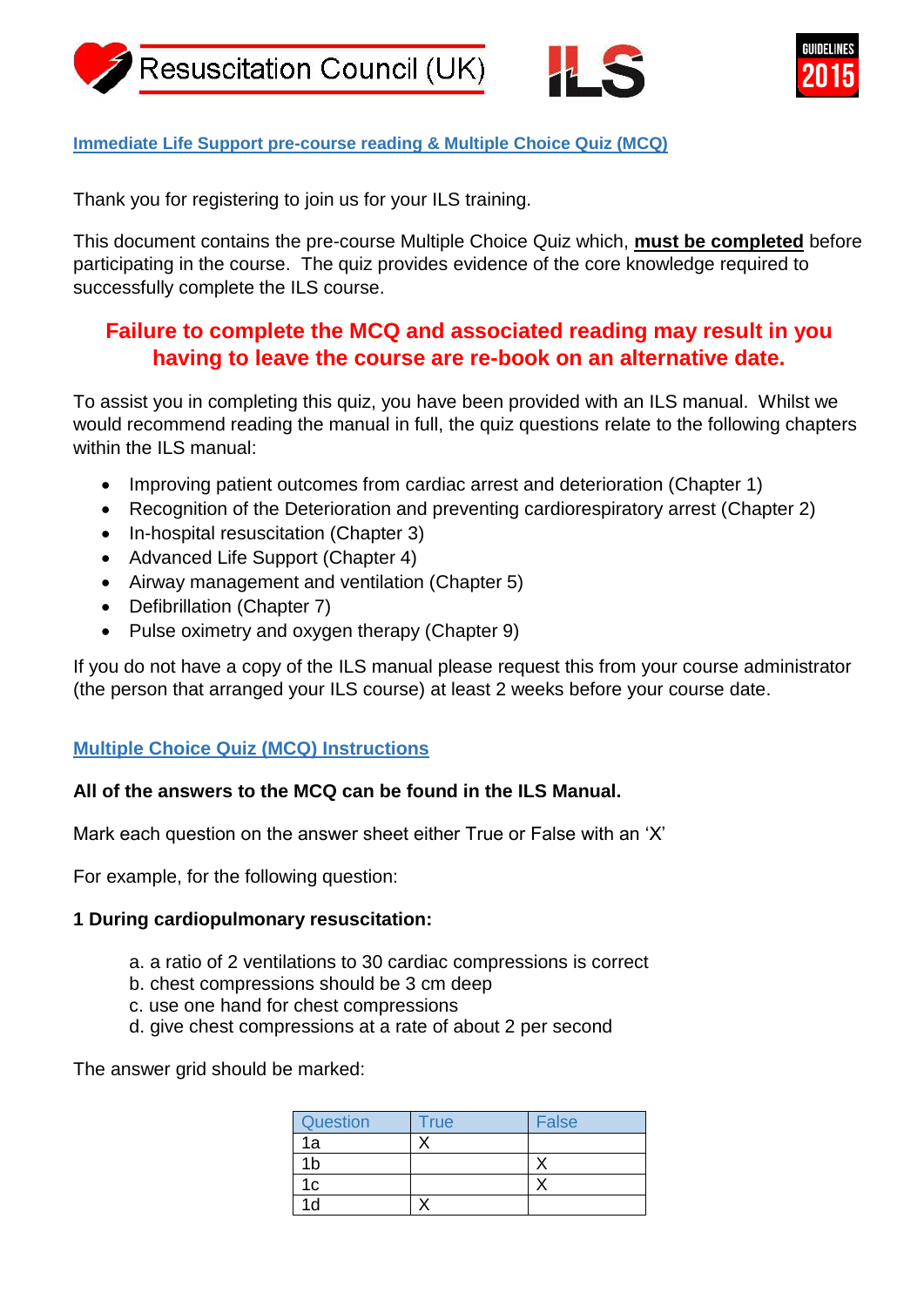### **MCQ Questions**

#### **1. During cardiopulmonary resuscitation:**

a) A ratio of 2 ventilation breaths to 15 cardiac compressions is correct

b) Check for normal breathing for less than 10 seconds to diagnose cardiac arrest

c) The hands should be positioned over the upper third of the sternum to perform chest compressions

d) Chest compressions should be 5-6 cm deep at a rate of 100-120 compressions per minute

#### **2. Early warning scoring systems:**

a) Can be used to help detect patients who are deteriorating

b) Must be calculated before you call for help when you think a patient is about to have a cardiac arrest

c) Work best if the early warning score is acted upon early using an escalation protocol to call for help

d) Use the patient's observations (e.g. blood pressure, pulse, respiratory rate) to calculate a score

#### **3. Chest compressions:**

a) Must not be interrupted whilst planning what to do next

- b) Are not interrupted for ventilations once the trachea has been intubated
- c) Should be given before ventilations when starting cardiopulmonary resuscitation (CPR)
- d) Should be started in any unconscious patient

#### **4. The following indicates a cardiac arrest and the need to start CPR:**

a) Normal breathing in an unresponsive individual

- b) Purposeful movements and eye opening
- c) Occasional gasps in a patient who is unconscious and unresponsive

d) The inability of an inexperienced rescuer to easily feel a pulse in a drowsy patient who is breathing normally

#### **5. During cardiac arrest:**

a) A two person bag mask technique can be used for ventilation

b) Potential reversible causes of cardiac arrest include hypoxia, hyperlipidaemia, hypothermia and toxins

c) Give 1 mg IV adrenaline after CPR has started and further doses every 3-5 minutes in a patient with an initial non-shockable rhythm

d) Only rescuers trained to recognize cardiac arrest rhythms should use an automated external defibrillator (AED)

### **6. Oxygen:**

a) Should be given to patients during CPR

b) Should always be given to sick patients, including those with a normal arterial oxygen saturation when breathing room air

c) Must not be given to patients with chronic obstructive pulmonary disease

d) Therapy should be adjusted to maintain a normal arterial oxygen saturation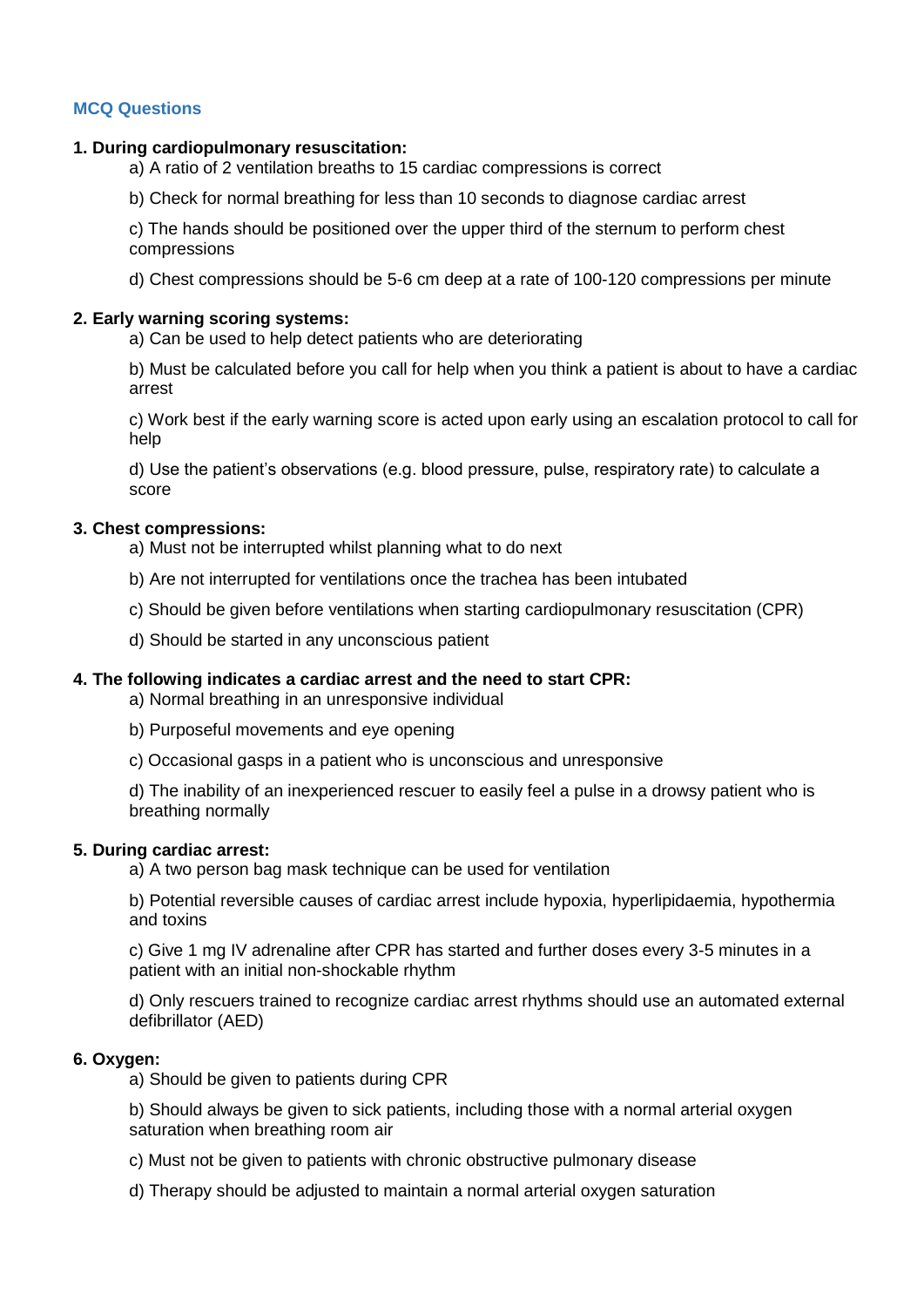### **7. Regarding communication between team members:**

- a) "SBAR" stands for situation, background, assessment, recommendation
- b) "RSVP" stands for response, story, vital signs, plan
- c) "SBAR" or "RSVP" should only be used by the most senior member of staff present

d) "SBAR" or "RSVP" are effective communication tools for discussing sick patients with clinical colleagues

### **8. Appropriate treatment for a patient with acute coronary syndrome can include:**

- a) Diamorphine 2.5 mg given intravenously for pain relief
- b) High flow oxygen by facemask if oxygen saturation is low
- c) Aspirin 300 mg orally
- d) Glyceryl Trinitrate (GTN)

### **9. Regarding chest compressions:**

- a) The correct hand position for chest compressions is the middle of the sternum
- b) Compressions should be at a rate of about two per second with a depth of 5 to 6 cm
- c) Defibrillation pads should be applied whilst chest compressions are ongoing

d) The person doing chest compressions should switch every 4 to 5 minutes to ensure they do not get tired

#### **10. When managing an airway:**

a) The correct size of oropharyngeal airway can be estimated by selecting one with a length equal to the vertical distance between the patient's incisors and angle of the jaw

- b) An oropharyngeal airway can be used in a conscious patient
- c) A nasopharyngeal airway can cause a nose bleed
- d) A chin lift or jaw thrust may still be required after the insertion of an oropharyngeal airway

#### **11. With reference to defibrillation:**

a) Defibrillation should be delayed to secure intravenous access

b) An automated external defibrillator (AED) allows rapid defibrillation in areas where staff have limited knowledge of rhythm recognition

c) External defibrillator pads should not be used if the patient has an implanted cardiovascular implanted electronic device (ICD)

d) There should be minimal interruptions in chest compressions

#### **12. Pulse oximetry:**

- a) Assesses the patient's venous oxygen saturation
- b) Provides a good guide to the adequacy of the patient's ventilation (breathing)
- c) Accuracy can be affected if the patient is wearing nail varnish
- d) Provides a reliable signal during CPR